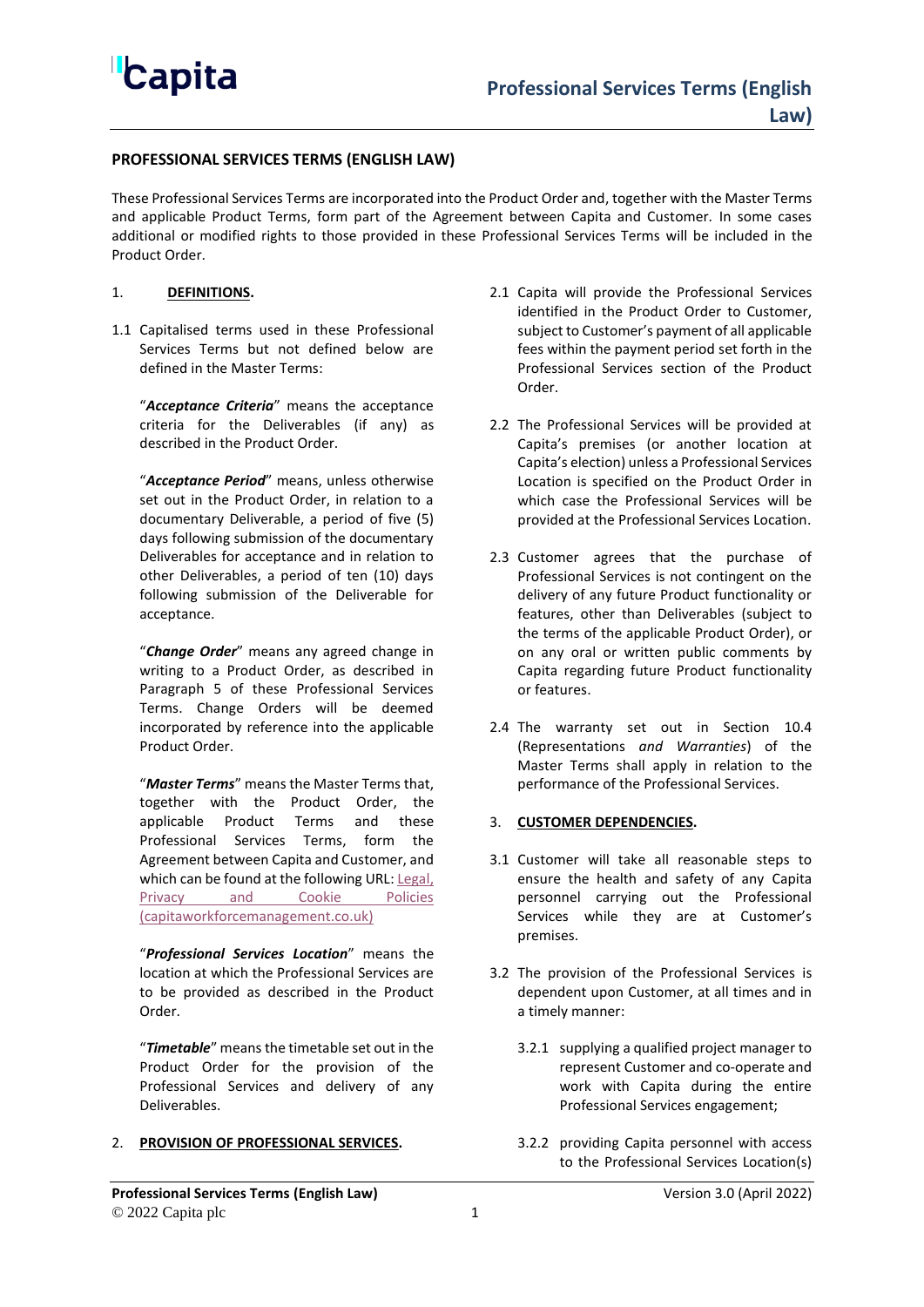

and such Customer Systems and technical services as they may reasonably require for the performance of the Professional Services;

- 3.2.3 ensuring that Capita has such access to and full co-operation of the technical and managerial personnel of Customer and any applicable third parties who have the appropriate skill, experience and knowledge as Capita may reasonably require;
- 3.2.4 providing Capita with information, specifications or instructions of sufficient detail, accuracy and completeness as are reasonably required by Capita;
- 3.2.5 ensuring that any equipment, operating systems and other software (excluding the Product(s)) which Capita is requested by Customer to use or modify and any material or information provided to Capita is either owned by Customer or that Customer has all necessary rights to authorise Capita to use or modify it; and
- 3.2.6 performing any additional obligations or dependencies specified in the Product Order.

#### 4. **DELIVERY AND ACCEPTANCE.**

- <span id="page-1-2"></span><span id="page-1-0"></span>4.1 This Paragraph [4.1](#page-1-0) will apply where the Product Order specifies that there are Acceptance Criteria for the Deliverables.
	- 4.1.1 Subject to Paragraph 5.7 of Part G of the Product Order, Capita will use reasonable endeavours to complete the Deliverables and submit them for acceptance testing by Customer in accordance with the Timetable.
	- 4.1.2 Upon receipt of a Deliverable, Customer shall promptly test the Deliverable to determine whether it conforms substantially to the Acceptance Criteria. Acceptance of the Deliverable will occur on the earlier of the date:
		- (a) on which Customer indicates in

writing to Capita that the Deliverable substantially conforms to the Acceptance Criteria or is otherwise accepted;

- (b) on completion of the Acceptance Period if, within that period, Customer fails to notify Capita of any substantial non-conformances to the Acceptance Criteria in accordance with Paragraph [4.1.3](#page-1-1) of these Professional Services Terms below;
- (c) on which Capita can reasonably demonstrate that the Deliverable substantially conforms to the Acceptance Criteria; or
- (d) on which the Deliverable is first used by Customer in a production environment.
- <span id="page-1-1"></span>4.1.3 If Customer, acting reasonably, determines that a Deliverable does not substantially conform to its Acceptance Criteria, Customer shall submit to Capita a list of all such non-conformances together with evidence of such nonconformances in a format reasonably specified by Capita from time to time, and Capita shall use commercially reasonable efforts to correct such nonconformities and resubmit the Deliverable to Customer for acceptance as soon as reasonably practicable and the provisions of Paragraph [4.1.2](#page-1-2) of these Professional Services Terms and this Paragraph [4.1.3](#page-1-1) shall apply to such re-submission(s).
- 4.1.4 If a Deliverable fails to meet its Acceptance Criteria after its second resubmission to Customer, Customer may, as Customer's sole and exclusive remedy:
	- (a) again reject the Deliverable and return it to Capita for further correction and re-submission in accordance with the process described above; or
	- (b) terminate the relevant part of the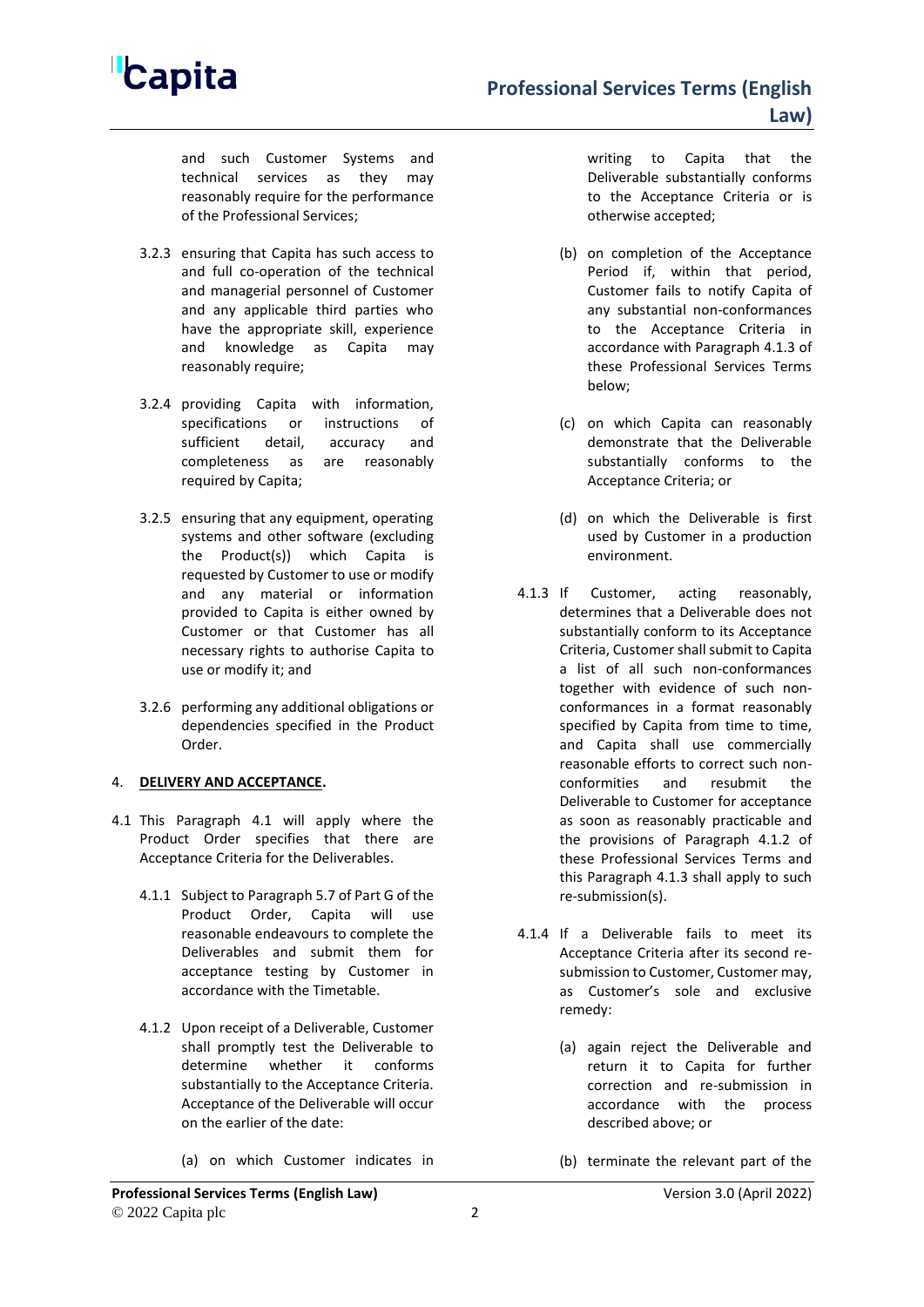

Product Order immediately upon written notice and recover all Professional Services fees paid under the relevant part of the such Product Order for such deficient Deliverable.

- 4.1.5 If the Parties determine that a Deliverable's Acceptance Criteria specified in a Product Order require modification (for example, due to incorrect assumptions or changed requirements), the Parties will cooperate in good faith to execute a Change Order for such revised requirement.
- 4.2 If no Acceptance Criteria are specified in the Product Order then Customer shall be deemed to have accepted the Deliverables upon delivery.

## <span id="page-2-0"></span>5. **CHANGES.**

- 5.1 Changes to the Professional Services, the Deliverables, the Timetable or the fees will require a written Change Order signed by the Parties prior to implementation of the changes.
- 5.2 No requested change shall have effect unless and until each Party has signed the relevant Change Order.

## 6. **USAGE RIGHTS, RESTRICTIONS AND OWNERSHIP.**

- 6.1 Subject to the terms of the Agreement, Capita grants Customer a limited, personal, nonexclusive and non-transferable right during the applicable Usage Period to use the Deliverables for Customer's internal business purposes to the extent required for the proper enjoyment of the Professional Services. Where the Deliverable includes configuration of or modifications to Capita's standard Products, permission to use the Deliverable is granted on the same basis as that which applies to the relevant Product. Note that Sections 6.1 to 6.3 (*Restrictions*) of the Master Terms apply to all Deliverables which shall be deemed to be Restricted Items for the purpose of the Agreement.
- 6.2 Customer agrees that all Intellectual Property

Rights in Deliverables developed by or on behalf of Capita as part of the provision of the Professional Services are, and will remain, the exclusive property of Capita.

# 7. **FEES AND INVOICING.**

- 7.1 Fees. Customer shall pay Capita for the Professional Services at the rates specified in the Product Order, or if no rate is specified in the Product Order, Capita's standard rates then in effect. Professional Services are provided on either a time-and-materials or fixed fee basis, as specified in the Product Order. Any amount set forth in a time-andmaterials Product Order is solely a good-faith estimate for Customer's budgeting and Capita's resource-scheduling purposes and is not a guarantee that the work will be completed for that amount; the actual amount may be higher or lower. If the estimated amount is expended, Capita will continue to provide Professional Services under the same rates and terms. If stated in the applicable Product Order, Capita will periodically update Customer on the status of the Professional Services and the fees accrued under the Product Order.
- 7.2 Incidental Expenses. Unless otherwise agreed in the Product Order, Customer shall reimburse Capita for reasonable travel and out-of-pocket expenses incurred in connection with the provision of the Professional Services in accordance with Capita's then-current expenses policy which is available to Customer on request.
- 7.3 Invoicing and Payment. Unless otherwise expressly stated in the Product Order:
	- 7.3.1 Charges for time-and-materials engagements will be invoiced monthly in arrears; and
	- 7.3.2 Charges for fixed fee engagements will be invoiced in advance,

in the manner as provided in the Product Order.

7.4 Overdue Charges. If any invoiced amount is not received by Capita by the due date, then without limiting Capita's other rights or